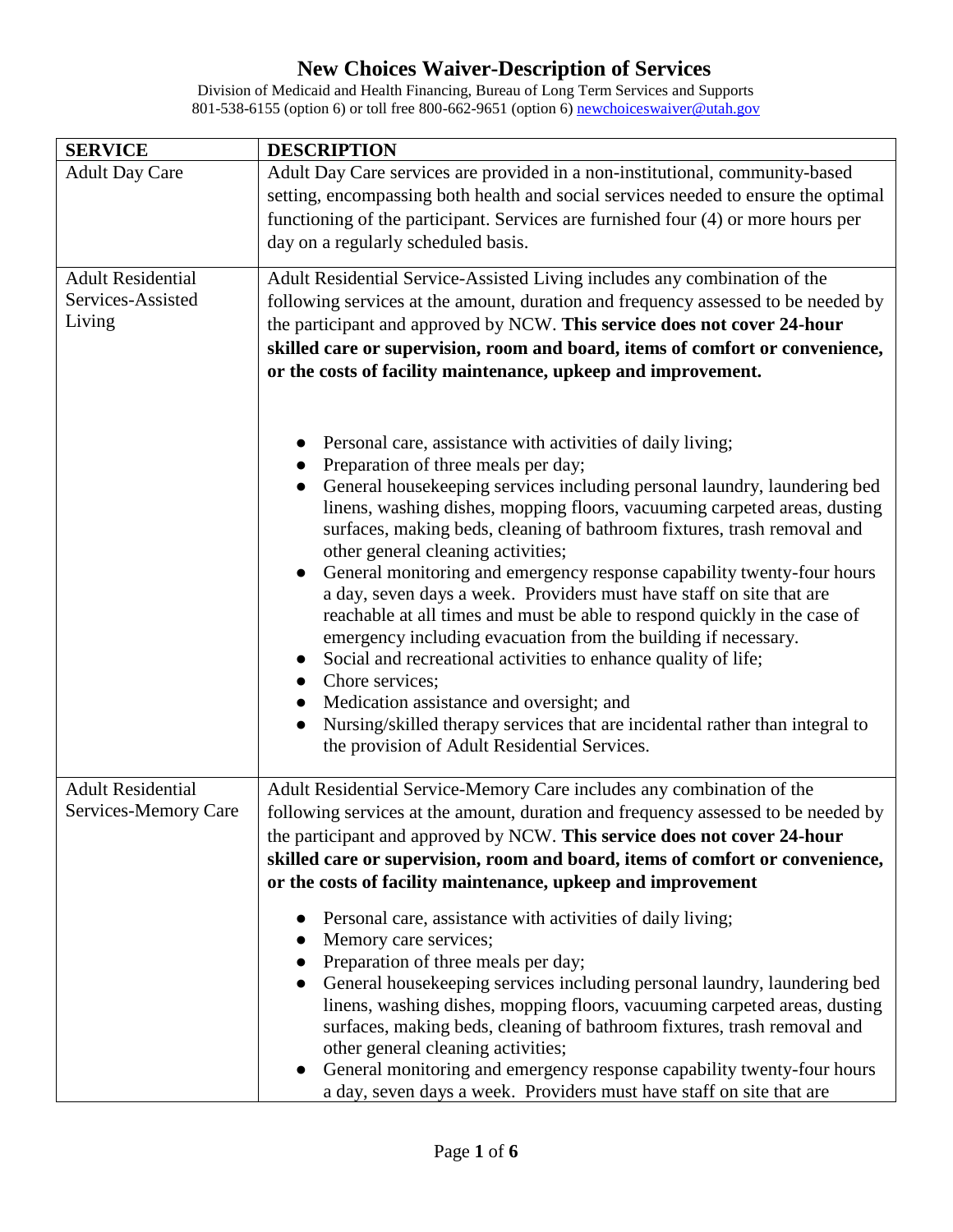|                                                                           | reachable at all times and must be able to respond quickly in the case of<br>emergency including evacuation from the building if necessary.<br>Social and recreational activities to enhance quality of life;<br>Chore services;<br>Medication assistance and oversight; and<br>Nursing/skilled therapy services that are incidental rather than integral to<br>the provision of Adult Residential Services - Memory Care.                                                                                                                                                                                                                                                                                                                                                                                                                                                                                                                                                                                                                                                                                                                                                                                                          |
|---------------------------------------------------------------------------|-------------------------------------------------------------------------------------------------------------------------------------------------------------------------------------------------------------------------------------------------------------------------------------------------------------------------------------------------------------------------------------------------------------------------------------------------------------------------------------------------------------------------------------------------------------------------------------------------------------------------------------------------------------------------------------------------------------------------------------------------------------------------------------------------------------------------------------------------------------------------------------------------------------------------------------------------------------------------------------------------------------------------------------------------------------------------------------------------------------------------------------------------------------------------------------------------------------------------------------|
| <b>Adult Residential</b><br>Services-Independent<br>Living                | Adult Residential Service - Independent Living Facility includes any combination<br>of the following services at the amount, duration and frequency assessed to be<br>needed by the participant and approved by NCW. This service does not cover 24-<br>hour skilled care or supervision, room and board, items of comfort or<br>convenience, or the costs of facility maintenance, upkeep and improvement<br>Preparation of three meals per day;<br>General housekeeping services including personal laundry, laundering bed<br>linens, washing dishes, mopping floors, vacuuming carpeted areas, dusting<br>surfaces, making beds, cleaning of bathroom fixtures, trash removal and<br>other general cleaning activities;<br>General monitoring and emergency response capability twenty-four hours<br>a day, seven days a week. Providers must have staff on site that are<br>reachable at all times and must be able to respond quickly in the case of<br>emergency including evacuation from the building if necessary; and<br>Development of formal safety plans for each NCW client that includes at a<br>minimum daily status checks. Safety plans must be written and shared<br>with each client's case management agency; |
| <b>Adult Residential</b><br>Services-Community<br><b>Residential Care</b> | Adult Residential Service-Community Residential Care includes any combination<br>of the following services at the amount, duration and frequency assessed to be<br>needed by the participant and approved by NCW. This service does not cover 24-<br>hour skilled care or supervision, room and board, items of comfort or<br>convenience, or the costs of facility maintenance, upkeep and improvement<br>Preparation of three meals per day;<br>Behavioral health services as specified in the individualized treatment<br>plan;<br>General housekeeping services including personal laundry, laundering bed<br>linens, washing dishes, mopping floors, vacuuming carpeted areas, dusting<br>surfaces, making beds, cleaning of bathroom fixtures, trash removal and<br>other general cleaning activities;<br>General monitoring and emergency response capability twenty-four hours<br>a day, seven days a week. Providers must have staff on site that are<br>reachable at all times and must be able to respond quickly in the case of<br>emergency including evacuation from the building if necessary.<br>Social and recreational activities to enhance quality of life;<br>Chore services; and                              |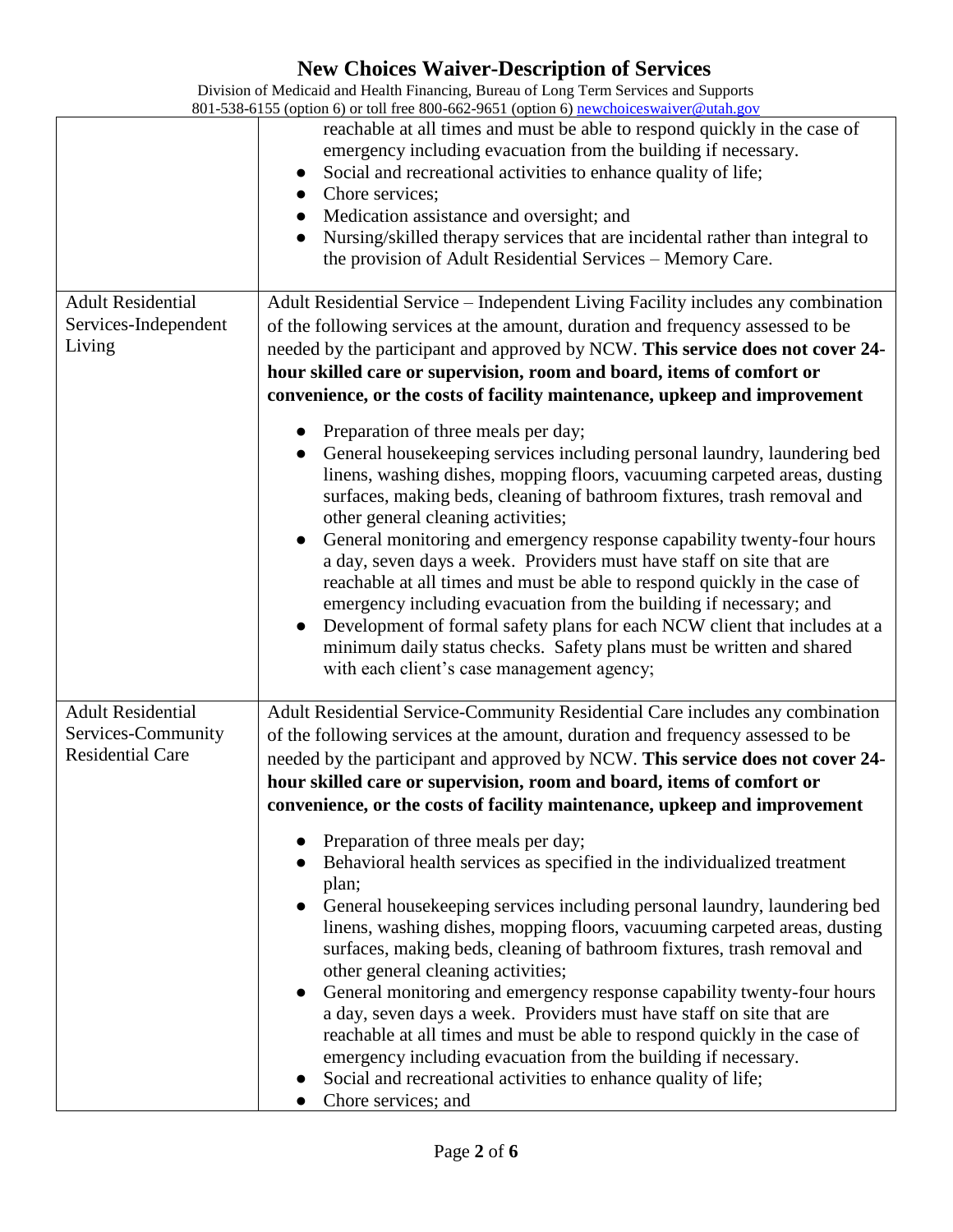|                                        | • Medication assistance and oversight.                                                                                                                                                                                                                                                                                                                                                                                                                                                                                                                                                                                                                                                                                                                                                                                                                                                                                                                                                                                                                                                                                                                                                                                                                                                                                                                                                                                                                                                                                                                                                                                                                             |
|----------------------------------------|--------------------------------------------------------------------------------------------------------------------------------------------------------------------------------------------------------------------------------------------------------------------------------------------------------------------------------------------------------------------------------------------------------------------------------------------------------------------------------------------------------------------------------------------------------------------------------------------------------------------------------------------------------------------------------------------------------------------------------------------------------------------------------------------------------------------------------------------------------------------------------------------------------------------------------------------------------------------------------------------------------------------------------------------------------------------------------------------------------------------------------------------------------------------------------------------------------------------------------------------------------------------------------------------------------------------------------------------------------------------------------------------------------------------------------------------------------------------------------------------------------------------------------------------------------------------------------------------------------------------------------------------------------------------|
| <b>Assistive Technology</b><br>Devices | Assistive technology devices are items, pieces of equipment, or product systems<br>that are used to increase, maintain, or improve functional capabilities of<br>This service includes:<br>participants.<br>The evaluation of the assistive technology needs of a waiver client,<br>including a functional evaluation of the impact of the provision of<br>appropriate assistive technology and appropriate services to the waiver<br>client in the customary environment of the client;<br>Services consisting of purchasing, leasing, or otherwise providing for the<br>acquisition of assistive technology devices for waiver clients;<br>Services consisting of selecting, designing, fitting, customizing, adapting,<br>applying, maintaining, repairing, or replacing assistive technology devices;<br>Coordination and use of necessary interventions or services with assistive<br>technology devices, such as interventions or services associated with other<br>services in the client's care plan;<br>Training or technical assistance for the waiver client, or, where<br>appropriate, the family members, guardians, advocates, or authorized<br>representatives of the waiver client on proper use of the assistive<br>technology device(s); and<br>Training or technical assistance for professionals or other individuals who<br>provide services to, employ, or are otherwise substantially involved in the<br>major life functions of waiver clients on proper use of the assistive<br>technology device(s).<br>Devices covered under these services are limited to pre-approved devices and<br>those that align with the intent of the service. |
| <b>Attendant Care</b>                  | Attendant Care Services are services that substitute or compensate for the absence,<br>loss, diminution, or impairment of a physical or cognitive function.<br>Services provided to participants residing in an Assisted Living Facility or<br>Assisted Living Facility-Memory Care are limited to supporting access to or<br>participant in off campus activities.                                                                                                                                                                                                                                                                                                                                                                                                                                                                                                                                                                                                                                                                                                                                                                                                                                                                                                                                                                                                                                                                                                                                                                                                                                                                                                |
| <b>Caregiver Training</b>              | Caregiver Training is training and counseling services for individuals and family<br>members who provide <b>unpaid</b> support, training, companionship or supervision to<br>a participant residing in a home setting. Training includes instruction about<br>treatment regimens and other services included in the person-centered care plan,<br>use of equipment specified in the care plan, and includes updates as necessary to<br>safely maintain the participant in their home setting.<br>Individuals who are employed (paid) to support the participant may not receive<br>this service.                                                                                                                                                                                                                                                                                                                                                                                                                                                                                                                                                                                                                                                                                                                                                                                                                                                                                                                                                                                                                                                                   |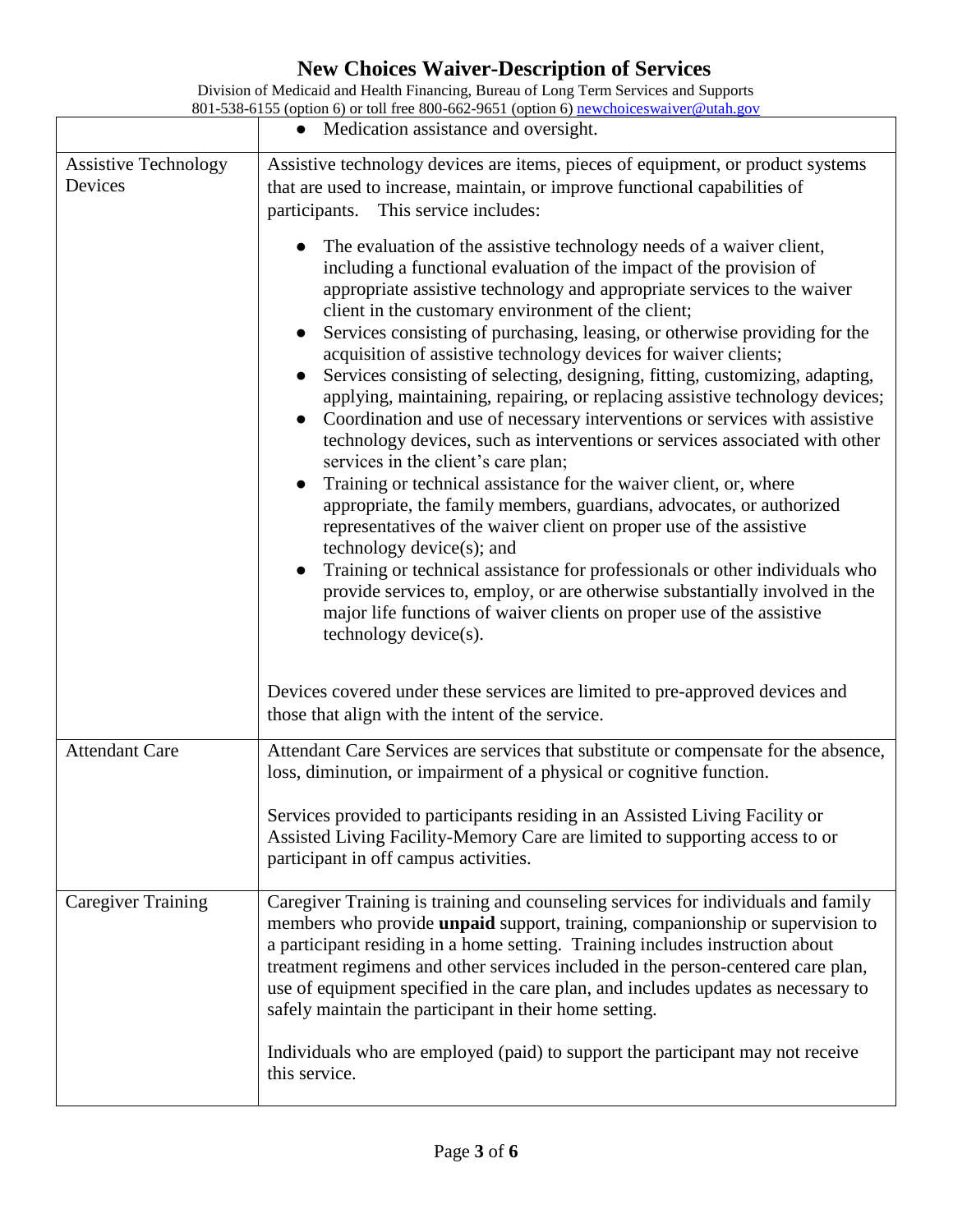| Case Management                                                   | Case Management Services are services that assist participants to gain access to<br>needed waiver services and other Medicaid State Plan services, as well as needed<br>medical, social, educational, and other services, regardless of the funding source.<br>A participant has the right to change case management agencies at any time; to<br>facilitate a change the participant or their representative should contact the NCW<br>Program.                                                                                                          |
|-------------------------------------------------------------------|----------------------------------------------------------------------------------------------------------------------------------------------------------------------------------------------------------------------------------------------------------------------------------------------------------------------------------------------------------------------------------------------------------------------------------------------------------------------------------------------------------------------------------------------------------|
| <b>Chore Services</b>                                             | Chore Services are services which are needed in order to maintain the participant's<br>home in a clean, sanitary and safe condition. This service includes short-term<br>heavy household chores such as carpet cleaning, pest eradication, cleaning<br>windows and walls, tacking down loose rugs and tiles, lawn mowing, moving<br>heavy items of furniture, snow removal which is necessary in order to provide safe<br>access or egress, and cleaning up a hoarding situation.                                                                        |
|                                                                   | Chore Services can be provided to participants only when neither the they nor<br>anyone else in the household is capable of performing or financially providing for<br>them, and where no other caregiver, landlord, community/volunteer agency, or<br>third-party payer is capable or responsible for their provision                                                                                                                                                                                                                                   |
| <b>Community Living</b><br>Services                               | Community Transition Services is provision of essential household items and<br>services which are needed to establish basic living arrangements in a community<br>setting that enable the individual to establish and maintain health and safety. This<br>service can also include moving expenses when there are no other family members<br>or other resources available to assist with moving. The availability of this service<br>is limited to specific situational scenarios.                                                                       |
| <b>Consumer Preparation</b><br>Services                           | Consumer Preparation Services are services that assist the participant or their<br>family (or representative, as appropriate) in arranging for, self-directing and<br>managing their services. Serving as the agent of the participant or family, the<br>consumer preparation services provider is available to assist in identifying<br>immediate and long-term needs, developing options to meet those needs and<br>accessing identified supports and services.<br>This service is limited to participants who choose to utilize the Self-Administered |
|                                                                   | Services (SAS) option for service delivery.                                                                                                                                                                                                                                                                                                                                                                                                                                                                                                              |
| <b>Emergency Response</b><br><b>Systems</b>                       | Personal Emergency Response Systems are electronic devices that enable<br>participants to secure help in an emergency through a connection to a signal<br>response center that is staffed by trained professionals on a 24 hour per day, seven<br>days a week basis.                                                                                                                                                                                                                                                                                     |
| Environmental<br>Accessibility<br>Adaptation-Home<br>Modification | Equipment and/or physical adaptations to the participant's residence which are<br>necessary to assure the health, welfare and safety of the individual or which enable<br>the individual to function with greater independence in their home environment.                                                                                                                                                                                                                                                                                                |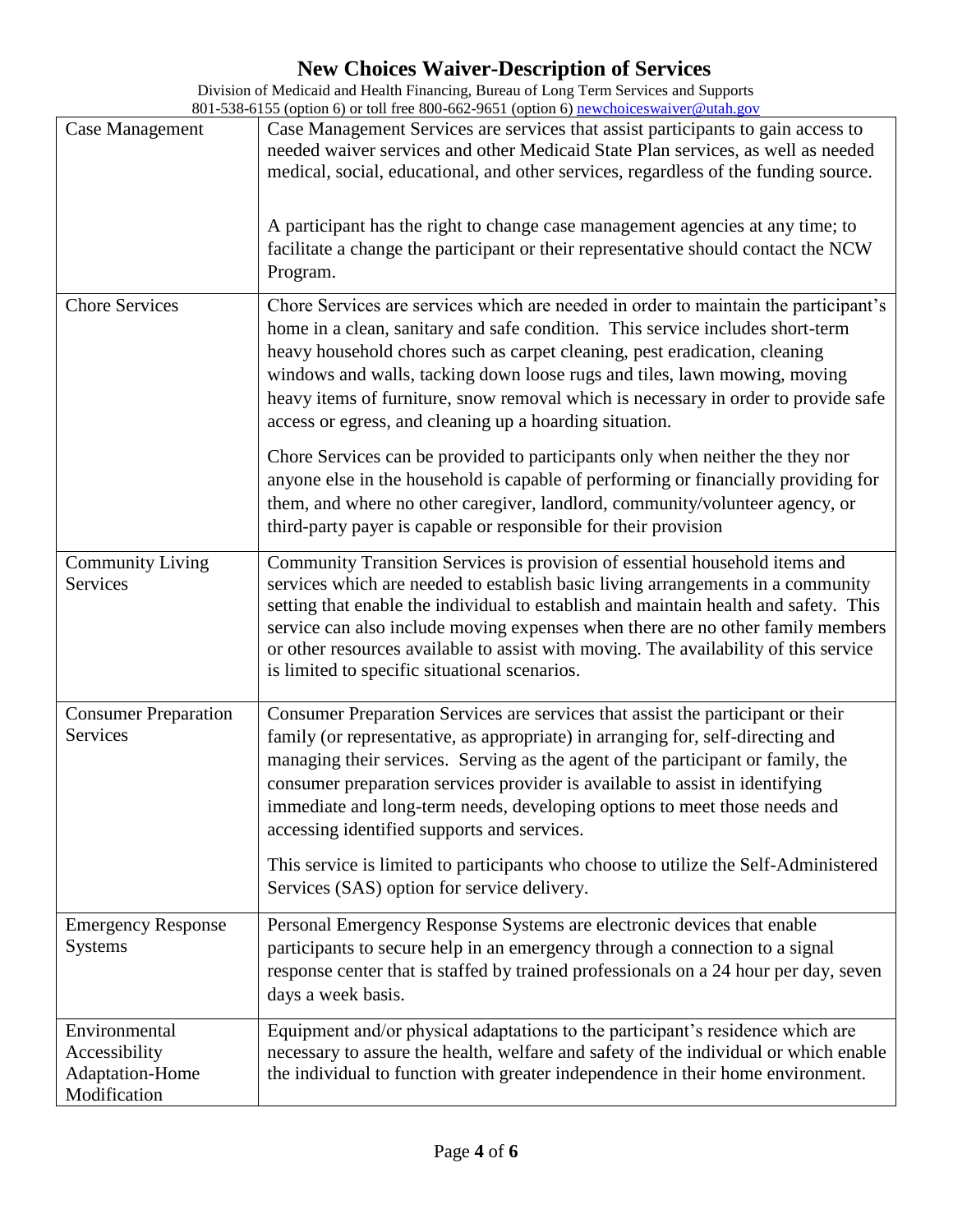| Environmental                            | This service includes equipment and/or physical adaptations to the participant's      |
|------------------------------------------|---------------------------------------------------------------------------------------|
| Accessibility                            | vehicle which are necessary to assure the health, welfare and safety of the           |
| Adaptation-Vehicle                       | individual or which enable the individual to function with greater independence in    |
| Modification                             | the home and in the community.                                                        |
| <b>Financial Management</b>              | Financial Management Services is offered in support of the Self-Administered          |
| Services                                 | Services (SAS) delivery option with the financial management agency assisting in      |
|                                          | conducting employer related functions.                                                |
| <b>Habilitation Services</b>             | Habilitation Services are active teaching/training therapeutic activities to supply a |
|                                          | person with the means to develop or maintain maximum independence in                  |
|                                          | activities of daily living and instrumental activities of daily living, socialization |
|                                          | and adaptive skills necessary to reside successfully in home and community-based      |
|                                          | settings.                                                                             |
|                                          |                                                                                       |
|                                          | This service is not intended to be vocational rehabilitation services, pre-vocational |
|                                          | services, supported employment services, companion services or attendant care         |
|                                          | services and should not be used for any of these purposes.                            |
| <b>Home Delivered Meals</b>              | Home Delivered Supplemental Meals provides nutritionally sound and satisfying         |
|                                          | meals to participants residing in their own private (non-facility) homes who are      |
|                                          | unable to prepare their own meals and who do not have a responsible party or          |
|                                          | volunteer caregiver available to prepare their meals for them.                        |
|                                          |                                                                                       |
|                                          | This service may not constitute the full nutritional regime and is limited to 2 meals |
|                                          | per day.                                                                              |
| <b>Homemaker Services</b>                | Homemaker Services are services consisting of the performance of general              |
|                                          | household tasks (e.g., meal preparation, grocery shopping, laundry, cleaning          |
|                                          | bathrooms, doing dishes, dusting, vacuuming, sweeping, mopping) provided by a         |
|                                          | qualified homemaker for a participant who resides in a private home setting.          |
|                                          |                                                                                       |
|                                          | This service cannot be provided to waiver clients who reside in facility settings     |
|                                          | where homemaker services are already included as a component of the Adult             |
|                                          | Residential Services package within that facility setting.                            |
|                                          |                                                                                       |
| <b>Medication Assistance</b><br>Services | Medication Reminder System (Not Face-To-Face) provides a medication reminder          |
|                                          | to a participant by a third-party entity or individual(s) that is not responsible for |
|                                          | medication management.                                                                |
|                                          | Services involve non-face-to-face medication reminder techniques such as phone        |
|                                          | calls, telecommunication devices, medication dispenser devices with electronic        |
|                                          | alarms which alert the individual and a central response center staffed with          |
|                                          | qualified individuals.                                                                |
|                                          |                                                                                       |
|                                          |                                                                                       |
|                                          | Medication Set-Up and Administration are services by an individual authorized by      |
|                                          | State law in accordance with the Nurse Practice Act to set-up medications in          |
|                                          | containers that facilitate safe and effective self-administration. Nurses may also    |